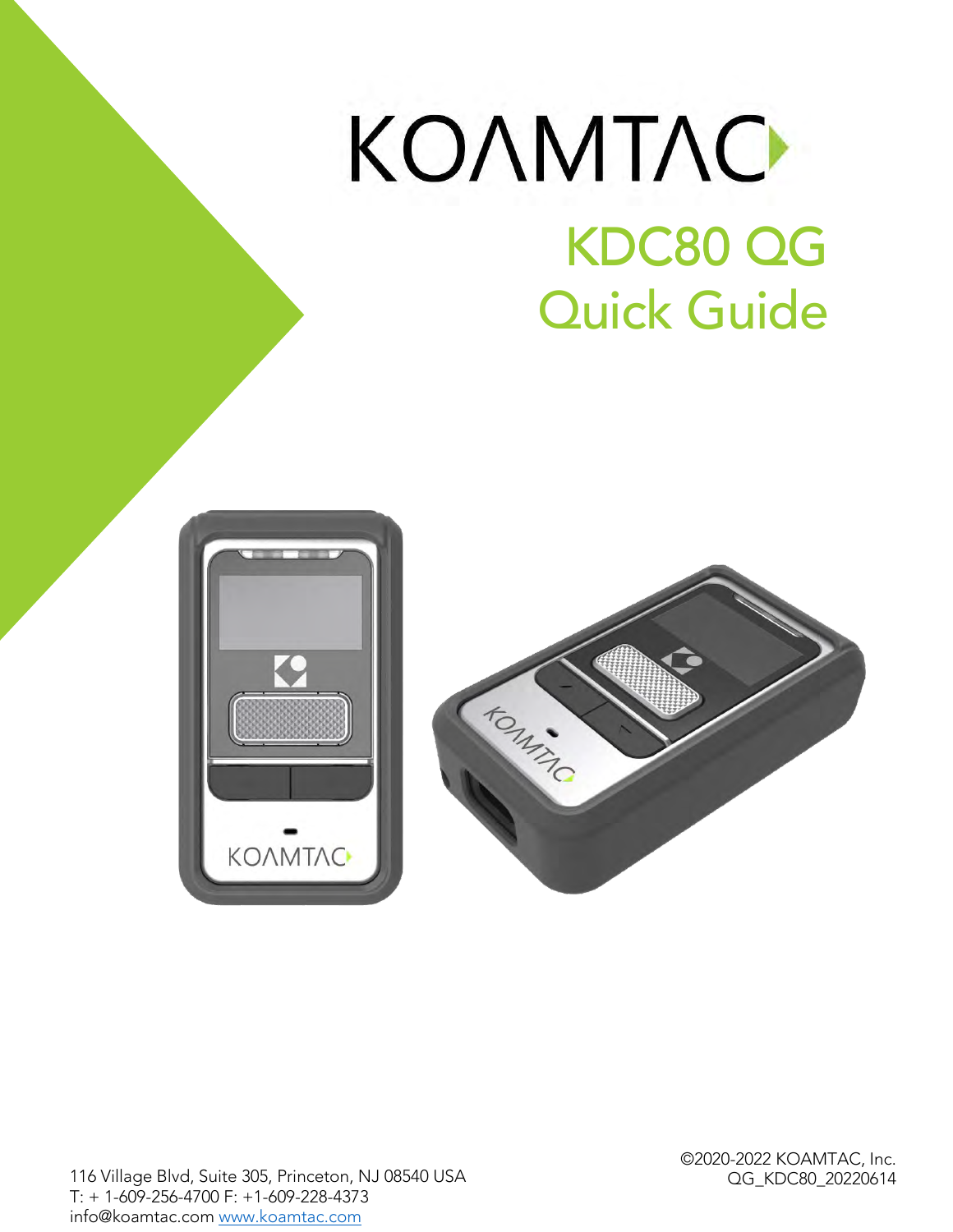## KDC80 QG **Quick Guide**

### Contents

| $1_{\ldots}$ |     |  |
|--------------|-----|--|
|              | 1.1 |  |
|              | 1.2 |  |
| 2.           |     |  |
|              | 2.1 |  |
|              | 2.2 |  |
|              | 2.3 |  |
|              |     |  |
|              | 3.1 |  |
|              | 3.2 |  |
|              | 3.3 |  |
| 3.4<br>3.5   |     |  |
|              |     |  |
| 4.           |     |  |
| 5.           |     |  |
|              | 5.1 |  |
|              | 5.2 |  |
|              | 5.3 |  |
|              | 5.4 |  |
|              | 5.5 |  |
|              |     |  |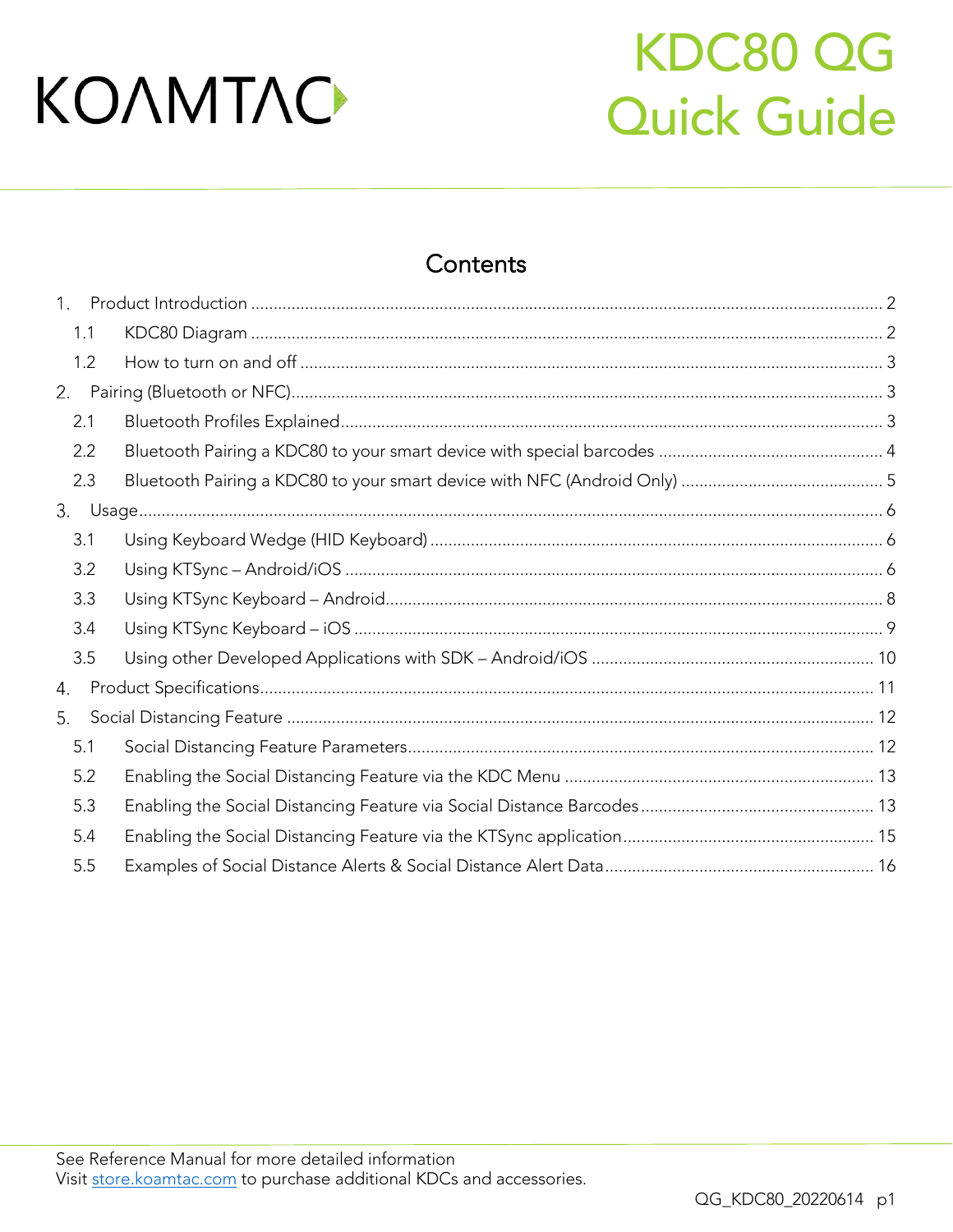## KDC80 QG Quick Guide

### <span id="page-2-0"></span>1. Product Introduction

The KDC80 Bluetooth barcode scanner is a 1D Laser/CCD Bluetooth Barcode Data Collector supporting  $\mathbb{R}$  -to the Low Eq. (Blueton Energy (BLE) vs. 0.0.

#### <span id="page-2-1"></span>1.1 KDC80 Diagram

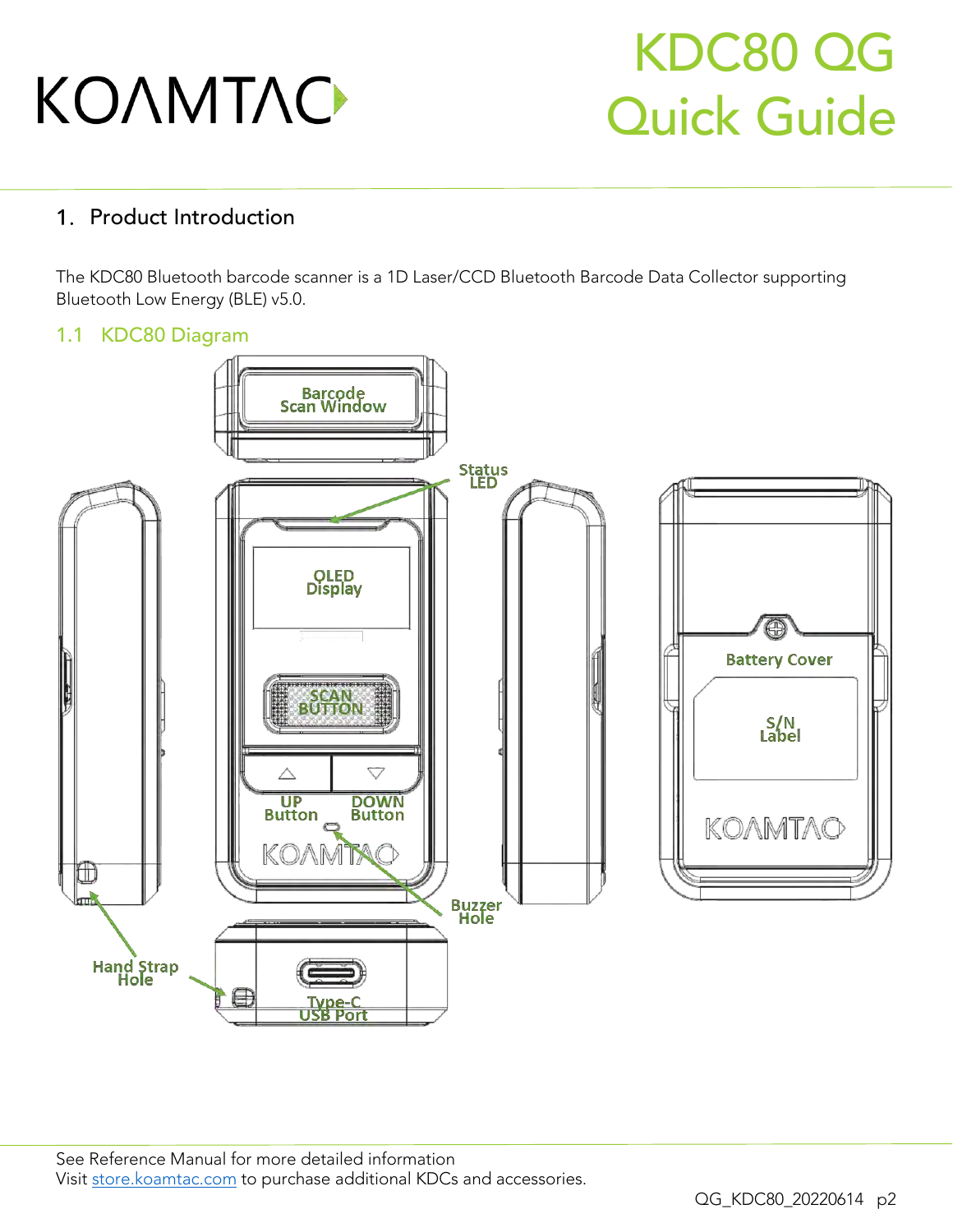## KDC80 QG Quick Guide

#### <span id="page-3-0"></span>1.2 How to turn on and off

Refer to the figure in [section 1.1](#page-2-1) to locate the SCAN and DOWN buttons.

- a) Press and hold the SCAN + DOWN buttons simultaneously for 3 seconds.<br>b) The KDC will beep when it is turned ON.
- 
- $\begin{bmatrix} 1 & 0 \\ 0 & 1 \end{bmatrix}$  The Kongress and hold the SCAN + DOWN butto c) Press and hold the SCAN + DOWN buttons simultaneously for 3 seconds again to turn on the KDC the KDC.

#### <span id="page-3-1"></span>2. Pairing (Bluetooth or NFC)

Connecting your KDC using Bluetooth is made easy with the below pairing barcodes.

If using a straight the straight of the Android is even experienced the following the KDC to the FDC to the back of the host of the host approaching the kontract of the host of the host of the host of the host of the host device the state  $\alpha$  is enough for pairing. For more details, see <u>section 2.</u>

#### <span id="page-3-2"></span>2.1 Bluetooth Profiles Explained

- a. HID Profile: Allows one-way Bluetooth communication with an Android or iOS host device. The KDC only transmits data to the host device.
- b. SPP Profile: Allows two-way Bluetooth communication. The KDC transmits data to the host device and the host device can transmit data back to the KDC.
- c. HID Windows Profile: Allows one-way Bluetooth communication with a Windows PC. The<br>KDC only transmite data to the Windows PC KDC only transmits data to the Windows PC.

Note: HID inputs data directly into an application. SPP requires the KOAMTAC KTSync<sup>®</sup><br>app or integration of KOAMTAC SDK to input data into an application. To gain access to app or integration of KOAMTAC SDK to input data into an application. To gain access to the SDK, please complete the form here: <https://www.koamtac.com/sdk/>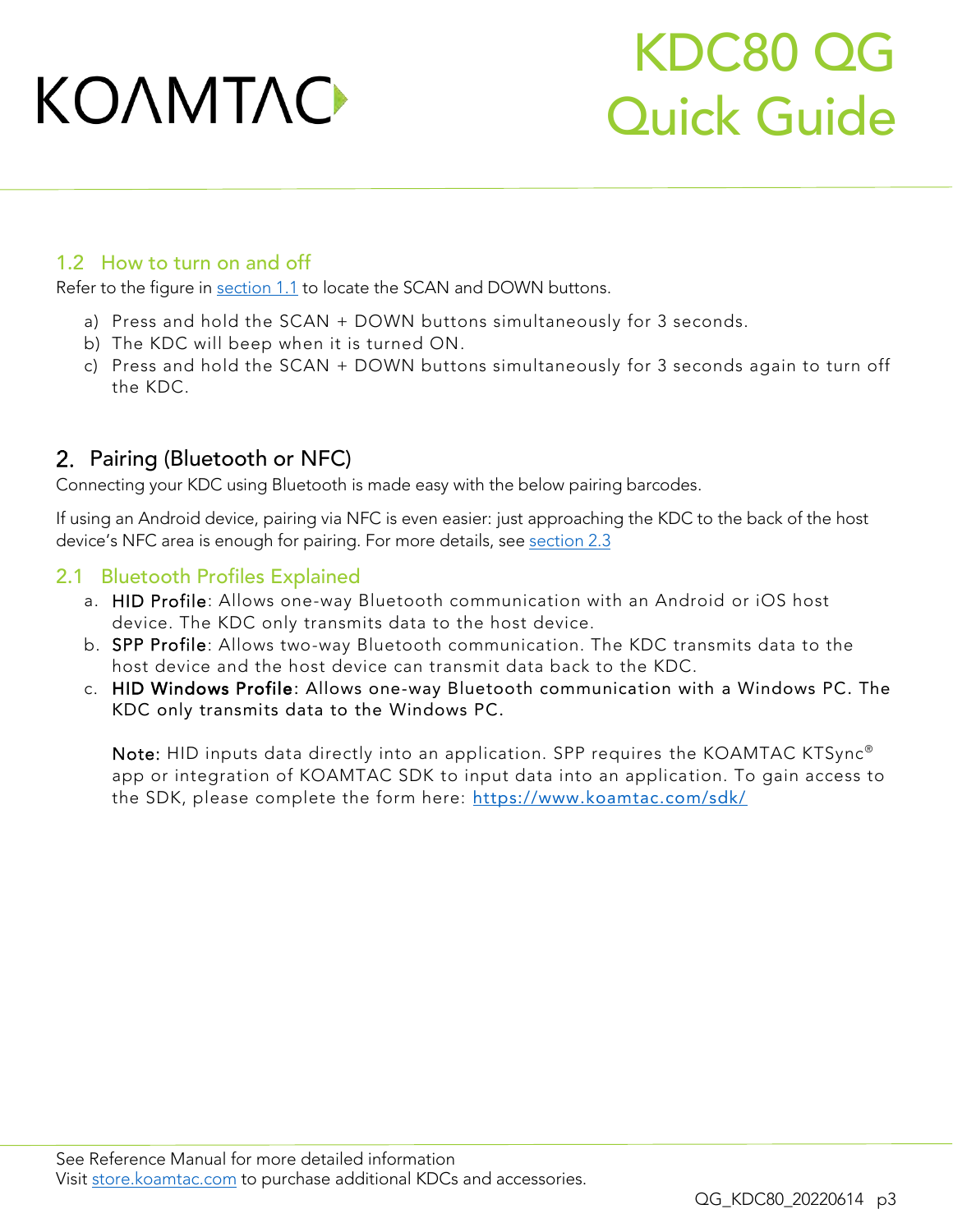## KDC80 QG Quick Guide

<span id="page-4-0"></span>2.2 Bluetooth Pairing a KDC80 to your smart device with special barcodes



- a. Navigate to the Bluetooth setting on the host device and ensure that Bluetooth is both
- b. Using the KDC, scan the pairing barcode above that corresponds to your desired Bluetooth profile. If you are unsure which Bluetooth profile is right for you, please refer to Chapter section 2.1.
	- If you use an Android, iOS, or Mac device and desire an HID connection, then scan<br>barcode #1 above
		- If you use a Windows device and desire an HID connection, then scan barcode #2
		- If you desire an SPP connection for any device, then scan barcode #3 above.<br>HD or HID Windows Profile, check the list of available Bluetooth devices on you
- c. In HID or HID Windows Profile, check the list of available Bluetooth devices on your host the serial number found on the back side of the KDC80. KDC80 will beep upon connection and display "BLE HID Connected" on its screen. Now it is ready to use.
- d. In SPP Profile for non-iOS, check the list of available Bluetooth devices on your host device. From the list, select the KDC80 listed by serial number in brackets that matches the serial number found on the back side of the KDC80. KDC80 will beep upon connection and display "BLE SPP Connected" on its screen, but you should launch KTSync or your application and select KDC80 within the application to complete the KTSync or your application and select KDC80 within the application to complete the connection. Now it is ready to use.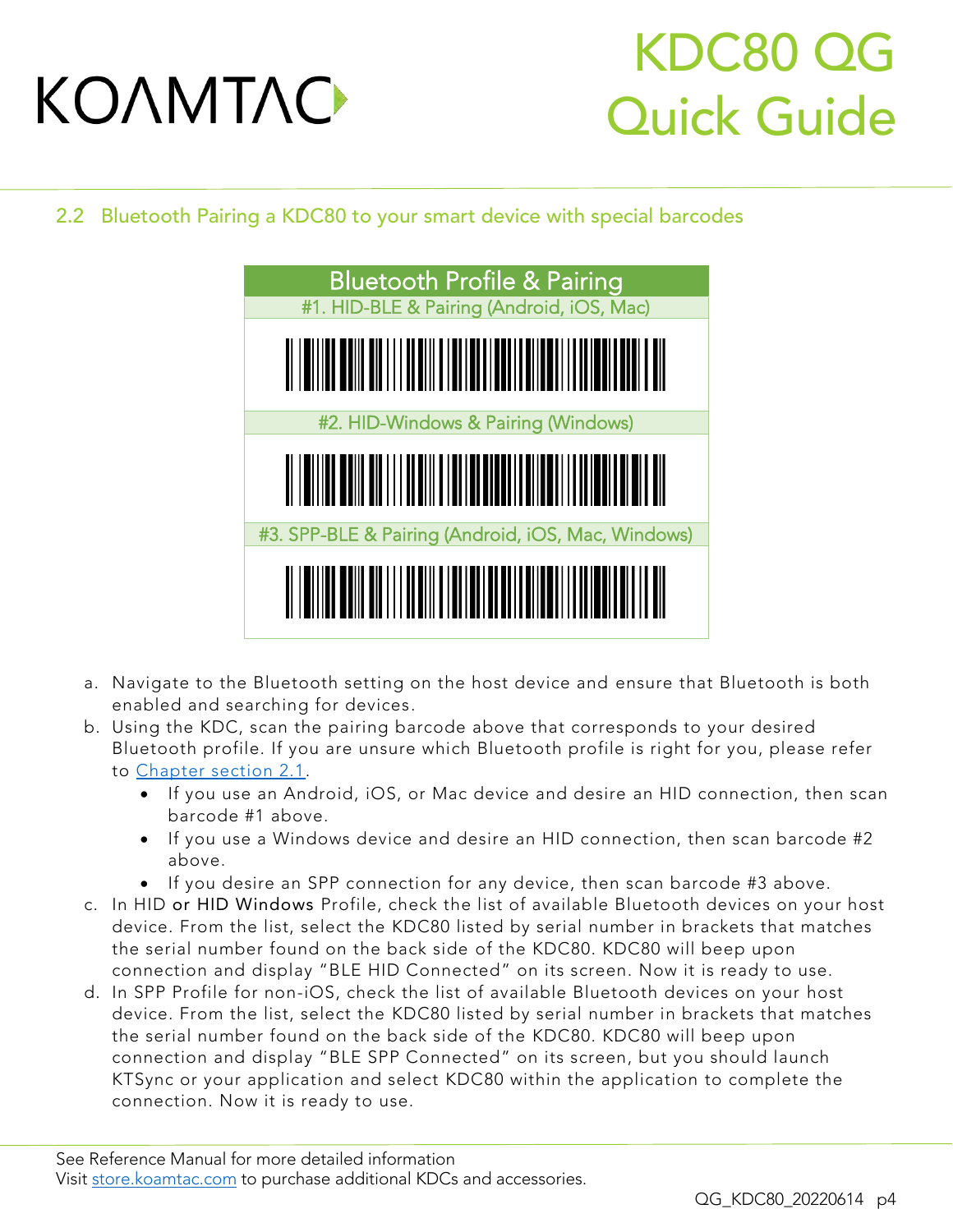## KDC80 QG Quick Guide

e. In SPP Profile for iOS, the KDC is NOT listed on your host device, so you should launch matches the serial number found on the back side of the KDC80. KDC80 will beep upon matches the serial number found on the back side of the Secretary side of the Secretary side  $\epsilon$ connection and display "BLE SPP Connected" on its screen. Now it is ready to use.

#### <span id="page-5-0"></span>2.3 Bluetooth Pairing a KDC80 to your smart device with NFC (Android Only)

- This feature applies only to Android. KDC may be paired in either HID or SPP only.<br>a. Navigate to the NFC setting on the host device and ensure that NFC is enabled.
	- b. On the KDC, make sure NFC pairing is enabled by navigating to KDC MENU  $\rightarrow$  BLE<br>Config  $\rightarrow$  NFC Pairing  $\rightarrow$  Enabled  $\rightarrow$  Save & Exit Config  $\rightarrow$  NFC Pairing  $\rightarrow$  Enabled  $\rightarrow$  Save & Exit.
	- c. On the KDC, select the pairing profile by navigating to KDC MENU  $\rightarrow$  BT Config  $\rightarrow$ Connect Device  $\rightarrow$  Select HID or SPP  $\rightarrow$  Save & Exit.

Or, select the profile using the special barcodes below:



a. Approach the NFC area on the back of the host device with the KDC to complete pairing.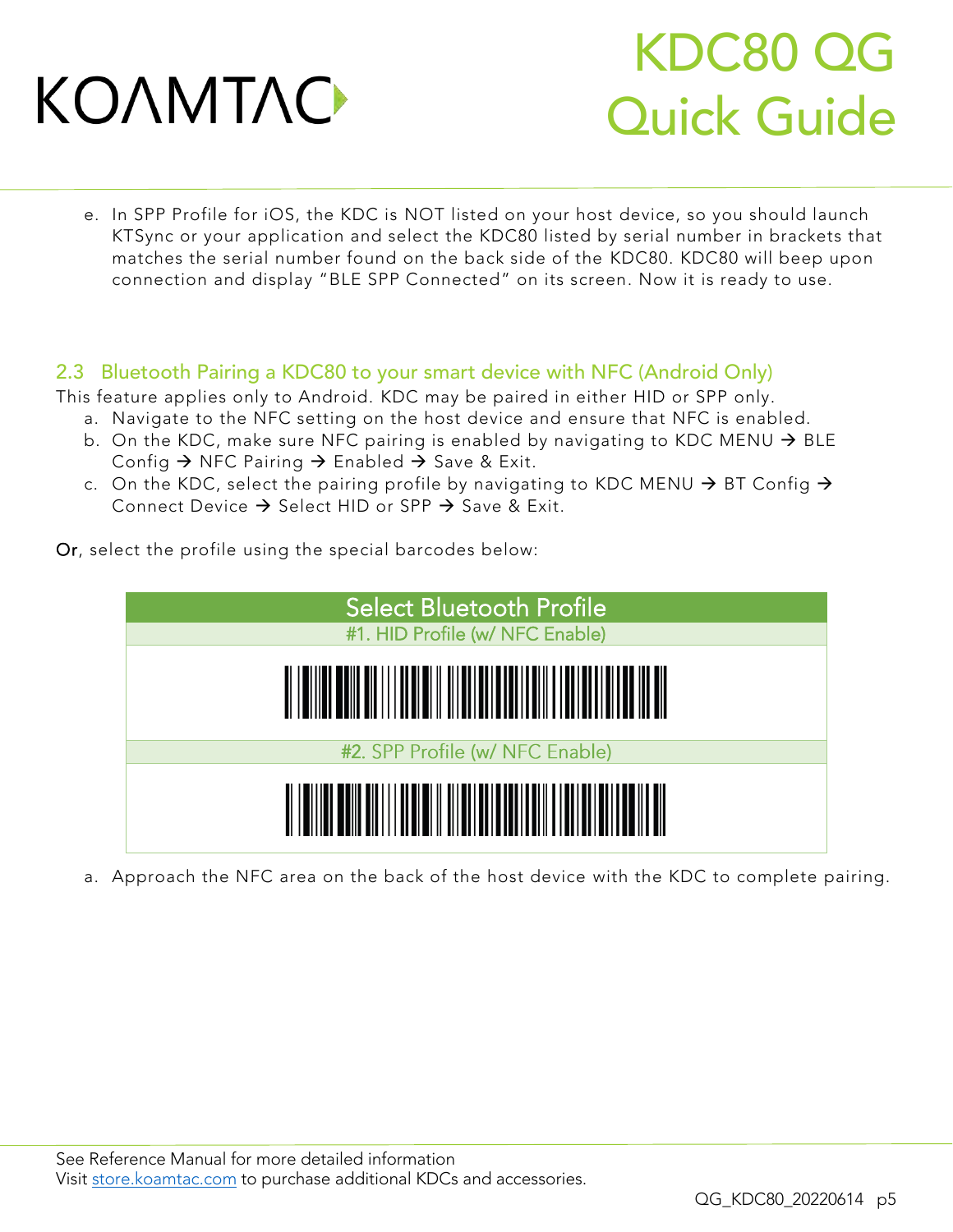## KDC80 QG Quick Guide

#### <span id="page-6-0"></span>3. Usage

#### <span id="page-6-1"></span>3.1 Using Keyboard Wedge (HID Keyboard)

This option is only available using Bluetooth connection with HID profile.

Once the KDC is paired with the host, open any application with a text field and tap on the text field. Scan any<br>barcode and it will populate in the text field. barcode and it will populate in the text field.

#### <span id="page-6-2"></span>3.2 Using KTSync – Android/iOS

You can use KTSync to utilize your KDC alone or with a native application. This is only available using a Bluetooth connection with SPP.

- 
- a) Download and install they he helm and <u>deelgoes by store</u> of the <u>Experiment Conse</u>.  $\frac{1}{\sqrt{2}}$  Open KTSync and tap on the "Connect" option of available devices. (Fig. 1)<br>c) In case of Android, the pairing should be established from Settings of the phone and in case of iOS,
- "START BLE SCANNING" menu should be run from "Connect" menu.
- d) From the device list, select your KDC ensuring that the serial number displayed in brackets matches the serial number on the back of your KDC. (Fig. 2)
- the serial number on the back of your KDC. (Fig. 2)  $\epsilon$ ) Upon successful connection,  $K_{\text{S}}$  is the display "Connected" next to the name of your KDC at the top
- $\overline{F}$  the application  $\overline{F}$  $f(x)$  To test your connection, scan any barcode. If the connection is successful, the barcode data will display

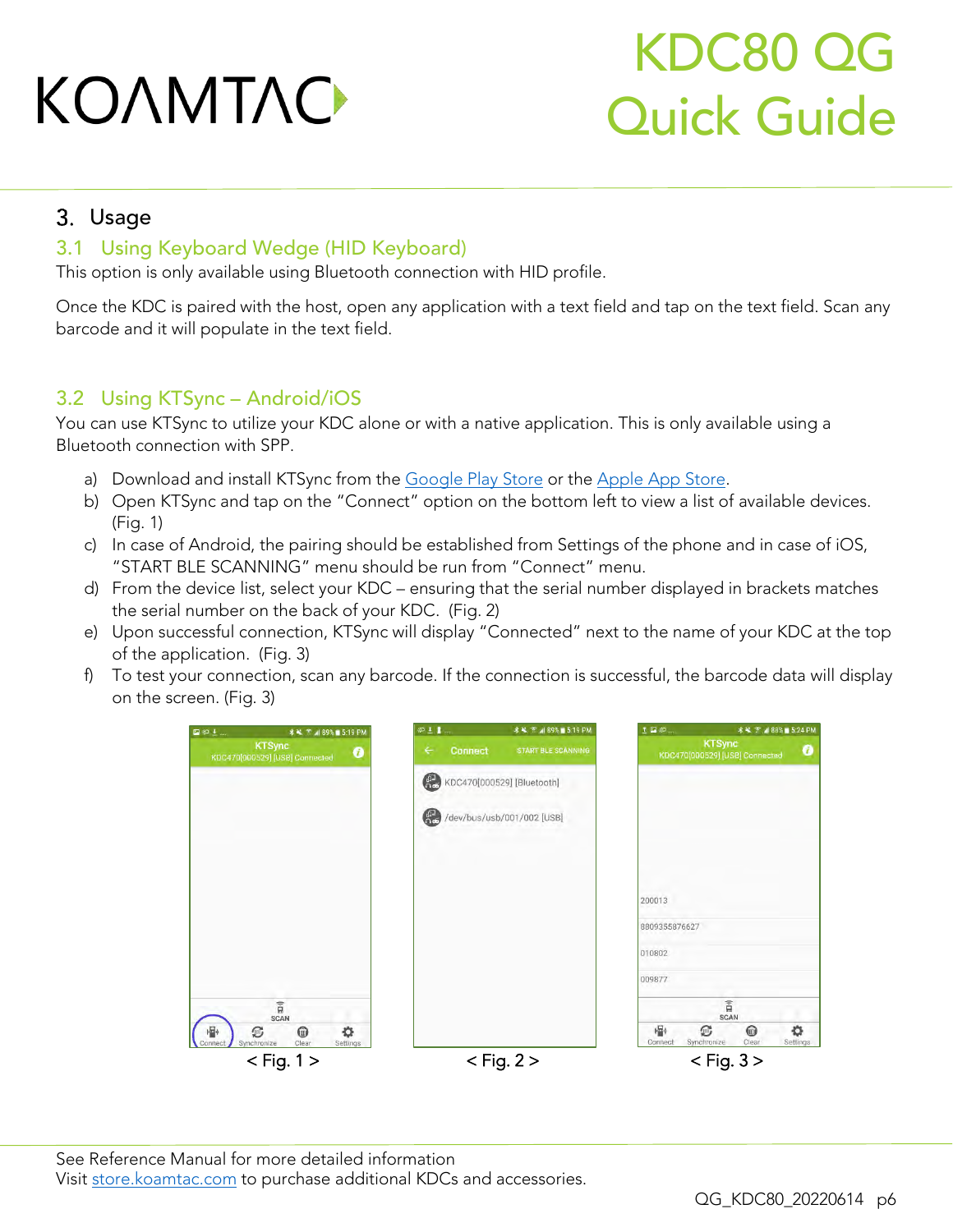## KDC80 QG Quick Guide

In Always-pairing mode, an application can connect to a KDC without reading a pairing barcode, so the connection procedure is a little different.

- a) In the KTSync app, tap the Connect icon at the bottom left of the app.<br>b) In KTSync, tap "START BLE SCANNING" in the top right.
- 
- c) In KTSync, check the list of found devices.
- d) In KTSync, tap the KDC80 listed by serial number in brackets followed by [BLE] that matches the serial number found on the back side of the KDC80. The format will look like this, KDC80[xxxxxx] [BLE], where xxxxxx is the serial number.
- xxxxxx is the serial number. e) The KDC80 will beep upon connection and display "BLE SPP Connected" on its screen. Now it is ready to use.



 $<$  Fig. 4 $>$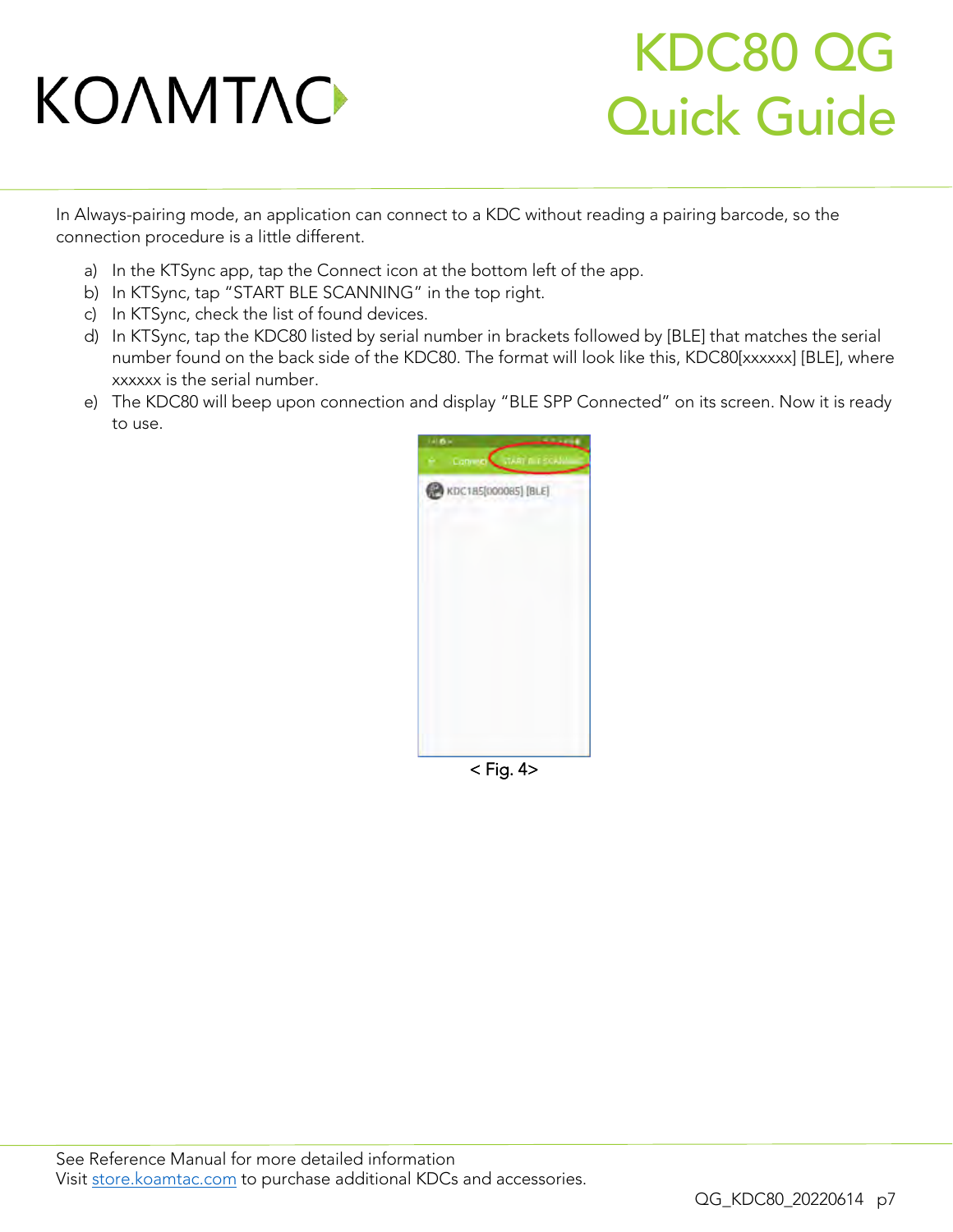## KDC80 QG Quick Guide

#### <span id="page-8-0"></span>3.3 Using KTSync Keyboard – Android

Once your KDC is connected to KTSync, you can use your KDC as a keyboard.

- a) While KTSync is running in the background, navigate to Settings > Language & Input > Virtual
- b) Tap on "KTSync Keyboard" to enable it.
- b) Tap on "KTSync Keyboard" to enable it. c) Change "KTSync Keyboard" to the default keyboard. (Fig. 5)

To switch back to the previous keyboard, simply change the default keyboard again. Or, when a text field is<br>selected swipe down from the top of the screen to bring up the notification panel. Select 'choose input  $s$  down from the top of the screen to be notificated to be notificated to  $s$ . (Signal  $s$ )







 $\mathbf{F}_{\mathbf{g}}$  ,  $\mathbf{g}$  ,  $\mathbf{g}$  ,  $\mathbf{g}$  ,  $\mathbf{g}$  ,  $\mathbf{g}$  ,  $\mathbf{g}$  ,  $\mathbf{g}$  ,  $\mathbf{g}$  ,  $\mathbf{g}$  ,  $\mathbf{g}$  ,  $\mathbf{g}$  ,  $\mathbf{g}$  ,  $\mathbf{g}$  ,  $\mathbf{g}$  ,  $\mathbf{g}$  ,  $\mathbf{g}$  ,  $\mathbf{g}$  ,  $\mathbf{g}$  ,  $\mathbf{g$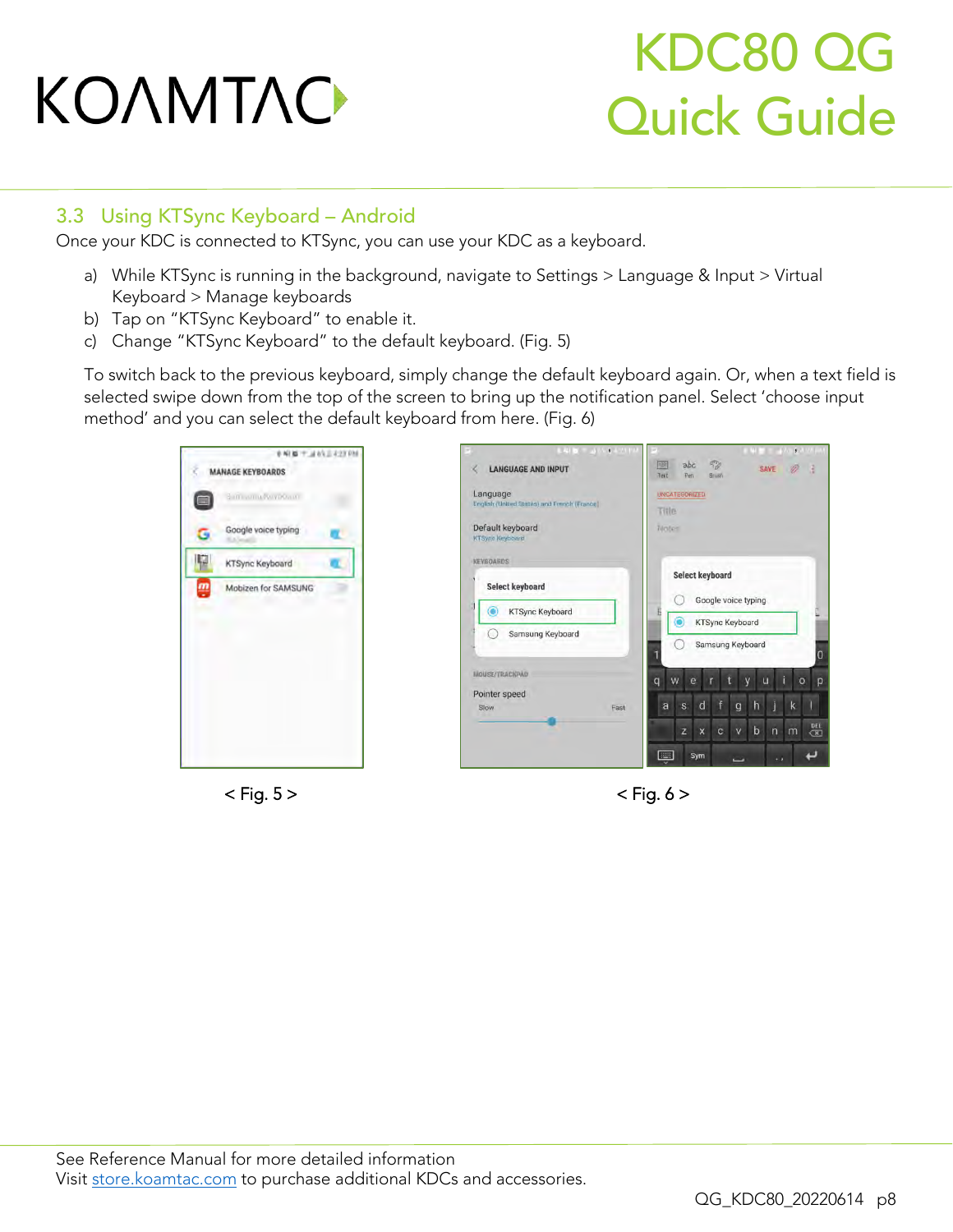## KDC80 QG Quick Guide

#### <span id="page-9-0"></span>3.4 Using KTSync Keyboard – iOS

Once your KDC is connected to KTSync, you can use your KDC as a keyboard.

- a) Navigate to the iPhone/iPad/iPod Settings > General > Keyboard > Keyboards > Add New Keyboard...<br>> Select the KTSync keyboard to be added. (Fig. 7)
- $\frac{1}{2}$  Select the KTSync Keyboard and togele the switch

| ●●●●● Verizon ←<br>10:44 AM                                                                                                   | œ,   | ••••• Verizon 令<br>10:44 AM | $\blacksquare$ |
|-------------------------------------------------------------------------------------------------------------------------------|------|-----------------------------|----------------|
| <b>Keyboards Keyboards</b>                                                                                                    | Edit | <b>Keyboards</b>            |                |
| English                                                                                                                       | ×    | Allow Full Access           |                |
| Emoji                                                                                                                         |      |                             |                |
| Korean                                                                                                                        |      |                             |                |
| KTSyncKeyboard - KTSync<br>English                                                                                            | IS.  |                             |                |
| When using one of these keyboards, the<br>keyboard can access all the data you type.<br>About Third-Party Keyboards & Privacy |      |                             |                |
| Add New Keyboard                                                                                                              | ×    |                             |                |
|                                                                                                                               |      |                             |                |
|                                                                                                                               |      |                             |                |
| $<$ Fig. 7 $>$                                                                                                                |      | $<$ Fig. 8 $>$              |                |

- c) Open the application you want to scan into and tap on the screen, so the on-screen keyboard appears.
- d) Press and hold the globe icon located to the left of the spacebar.
- d) Press and hold the globe icon located to the left of the space and the space of the  $\epsilon$ . e) Select the KTSync Keyboard and begin scanning. (Fig. 9)

| ••• Verizon 〒           | 10:50 AM       | u)<br>案1    |
|-------------------------|----------------|-------------|
| <b>Notes</b>            |                | <b>Done</b> |
|                         |                |             |
|                         |                |             |
|                         |                |             |
|                         |                |             |
|                         |                |             |
| Predictive              |                |             |
|                         |                |             |
|                         | English (US)   |             |
|                         | Emoji          | Ρ           |
|                         | 한국어            | L           |
| KTSyncKeyboard - KTSync | English        | ⊗           |
| $\mathbb{Q}$<br>123     | space          | return      |
|                         | $<$ Fig. 9 $>$ |             |

Note: The KDC must be connected to KTSync & the KTSync keyboard must be selected for this to work.

See [Reference Manual fo](http://store.koamtac.com/)r more detailed information<br>Visit store.koamtac.com to purchase additional KDCs and accessories.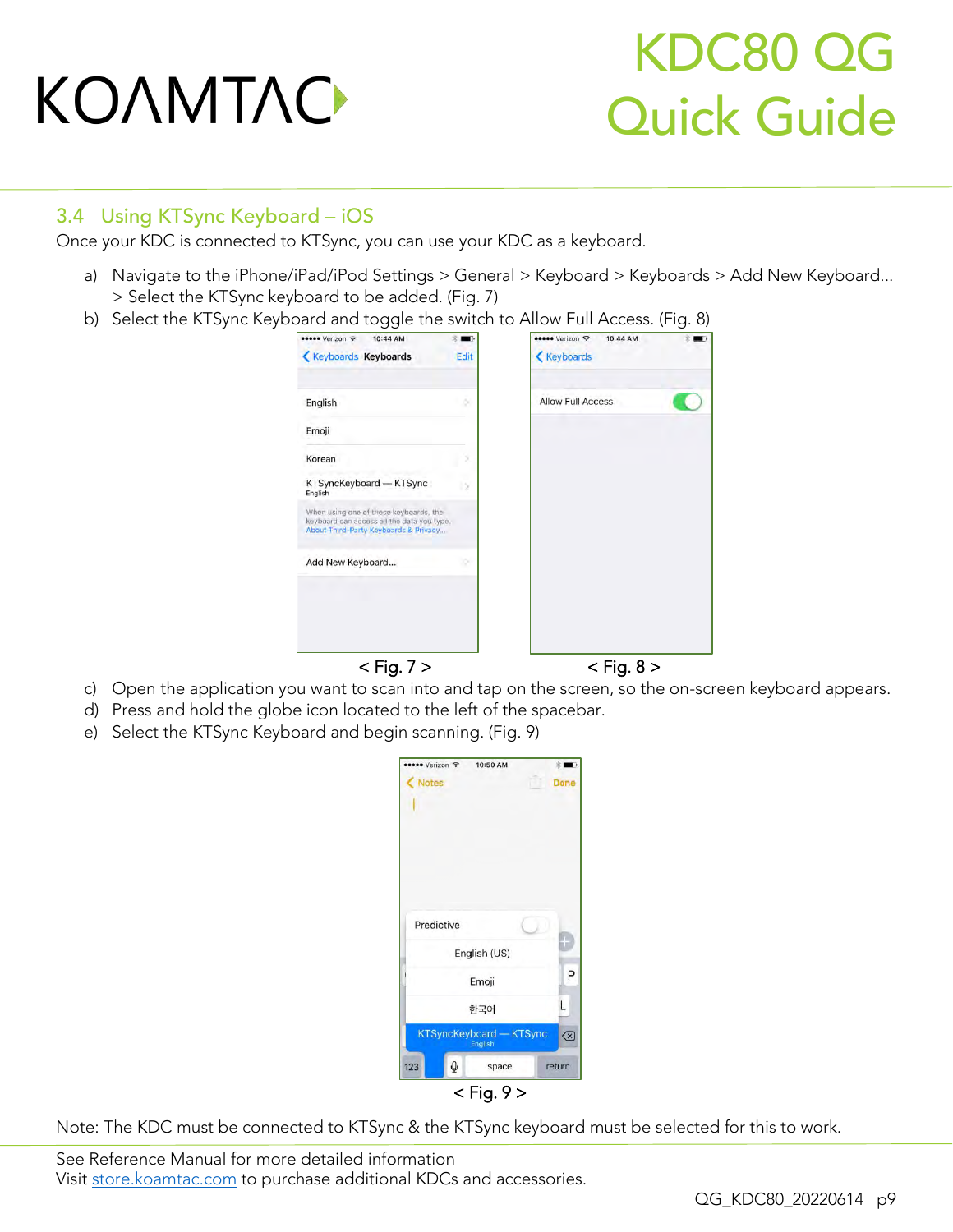### KDC80 QG Quick Guide

#### <span id="page-10-0"></span>3.5 Using other Developed Applications with SDK – Android/iOS

A Software Development Kit (SDK) for Android customers to ensure smooth development of applications that work seamlessly with a KDC scanner. It's easy to request the SDK from the KOAMTAC website: KOAMTAC website:

- a) [On any web browse](file:///C:/Users/Alisha%20N%20Hettinger/Documents/QuickGuides/www.koamtac.com)r, open
- b) Navigate to Support > Downloads >  $SDK$ </u>
- b) Navigate to Support > Downloads > [SDK](https://www.koamtac.com/support/downloads/sdk/) c) Complete the form and submit it.

After submission, a KOAMTAC representative<br>will reach out regarding next steps for will see the strength of the steps for completing the SDK Agreement.

The SDK package will have libraries to the SDK package will have libraries to the SDK package will have a state of the SDK package will have a state of the SDK package will have a state of the SDK package will have the SDK a sample application and its source code.

| <b>SDK Request Form</b>              |  |
|--------------------------------------|--|
| Fields marked with an * are required |  |
| First Name *                         |  |
|                                      |  |
|                                      |  |
| Last Name *                          |  |
|                                      |  |
|                                      |  |
|                                      |  |
| Company *                            |  |
|                                      |  |
|                                      |  |
|                                      |  |
| Email +                              |  |
|                                      |  |
|                                      |  |
| Phone *                              |  |
|                                      |  |
|                                      |  |
|                                      |  |
| Project/Application Description *    |  |
|                                      |  |
|                                      |  |
|                                      |  |
|                                      |  |
|                                      |  |
|                                      |  |
|                                      |  |
|                                      |  |
|                                      |  |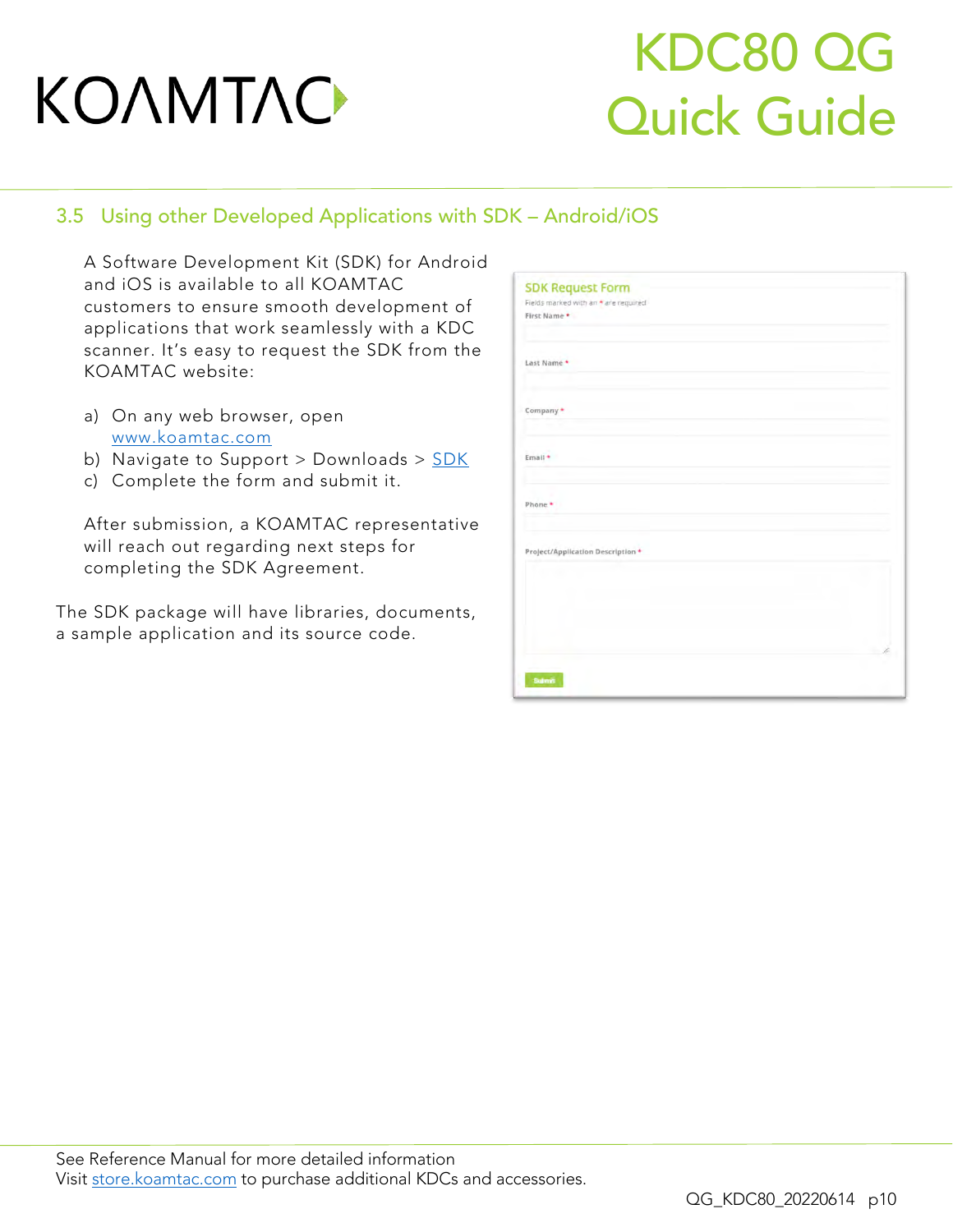## KDC80 QG Quick Guide

### <span id="page-11-0"></span>4. Product Specifications

|                                                                   | Design                                     | Companion Bluetooth Barcode Scanner                                                                  |  |  |  |  |
|-------------------------------------------------------------------|--------------------------------------------|------------------------------------------------------------------------------------------------------|--|--|--|--|
| Physical                                                          | Size                                       | 1.3 in x 2.4 in x 0.6 in / 34 mm x 62 mm x 15 mm                                                     |  |  |  |  |
|                                                                   | Weight                                     | 1.2 oz / 35 g (KDC80L), 1.0 oz / 30 g (KDC80D)                                                       |  |  |  |  |
|                                                                   | Supporting OS                              | Android / iOS / Windows / Mac OS X                                                                   |  |  |  |  |
|                                                                   | Keys                                       | Scan Key, Up Key, Down Key                                                                           |  |  |  |  |
| Functionality                                                     | <b>Buzzer</b>                              | Yes                                                                                                  |  |  |  |  |
| Memory<br>Power<br>Communication<br>Barcode Reader<br>Environment | <b>LED</b> Indicator                       | 1 Status LED (Red / Amber / Green)                                                                   |  |  |  |  |
|                                                                   | <b>USB Port</b>                            | 1 Type-C USB Port                                                                                    |  |  |  |  |
|                                                                   | <b>RAM</b>                                 | SDRAM 256KB                                                                                          |  |  |  |  |
|                                                                   | <b>ROM</b>                                 | Program Flash ROM 1MB<br>User Data Flash ROM 5MB                                                     |  |  |  |  |
|                                                                   | <b>Barcode Storage</b>                     | 250,000+ Barcodes (EAN-13)                                                                           |  |  |  |  |
|                                                                   | Battery (Standard)                         | 200 mAh Lithium-Polymer                                                                              |  |  |  |  |
|                                                                   | <b>Charging Solution</b>                   | <b>USB Connector</b>                                                                                 |  |  |  |  |
|                                                                   | <b>Charging Time</b>                       | 1.5 Hours                                                                                            |  |  |  |  |
|                                                                   | Bluetooth                                  | Bluetooth Low Energy V5.0, HID/SPP                                                                   |  |  |  |  |
|                                                                   | Type-C USB                                 | <b>USB Flash Memory (Windows)</b><br><b>USB HID</b><br>USB Serial (Android with OTG cable / Windows) |  |  |  |  |
|                                                                   | 1D/2D Symbology                            | Only 1D                                                                                              |  |  |  |  |
|                                                                   | # of scans per charge<br>(1 sec interval)  | 75,000+ (20+ hours) (L)<br>30,000+ (8+ hours) (D)                                                    |  |  |  |  |
|                                                                   | # of scans per charge<br>(10 sec interval) | 24,000+ (65+ hours) (L)<br>12,000+ (30+ hours) (D)                                                   |  |  |  |  |
|                                                                   | Scan Range (20mil Code39)                  | 1.97" to 17.72" (50 mm to 450 mm)                                                                    |  |  |  |  |
|                                                                   | Screen Reading                             | Yes (only for KDC80 CCD)                                                                             |  |  |  |  |
|                                                                   | Postal Codes / OCR<br>Passport             | No / No                                                                                              |  |  |  |  |
|                                                                   | Drop Spec                                  | 4 ft (1.2 m)<br>5 ft (1.5 m) with a protective boot                                                  |  |  |  |  |
|                                                                   | <b>IP Rating</b>                           | <b>IP42</b>                                                                                          |  |  |  |  |
|                                                                   | Operating Temp.                            | 14 °F to 122 °F (-10 °C to 50 °C)                                                                    |  |  |  |  |
|                                                                   | Storage Temp.                              | -4 °F to 140 °F (-20 °C to 60 °C)                                                                    |  |  |  |  |
|                                                                   | <b>Humidity Spec</b>                       | $5\% \sim 95\%$ (non-condensing)                                                                     |  |  |  |  |
|                                                                   | Laser Safety                               | IEC60825-1 (Class I) (KDC80 Laser Model)                                                             |  |  |  |  |
| Regulatory<br>Conformance                                         | <b>LED Safety</b>                          | IEC62471:2006 (KDC80 CCD Model)                                                                      |  |  |  |  |
|                                                                   | Regulatory                                 | CE, FCC, KC, J-MIC, VCCI, SRRC, RoHS Compliant                                                       |  |  |  |  |
|                                                                   | <b>Charging Cradle</b>                     | No                                                                                                   |  |  |  |  |
| Accessories                                                       | Finger Trigger Glove / Ring                | No                                                                                                   |  |  |  |  |
|                                                                   | <b>Protective Boot</b>                     | Yes                                                                                                  |  |  |  |  |

See [Reference Manual fo](http://store.koamtac.com/)r more detailed information<br>Visit store.koamtac.com to purchase additional KDCs and accessories.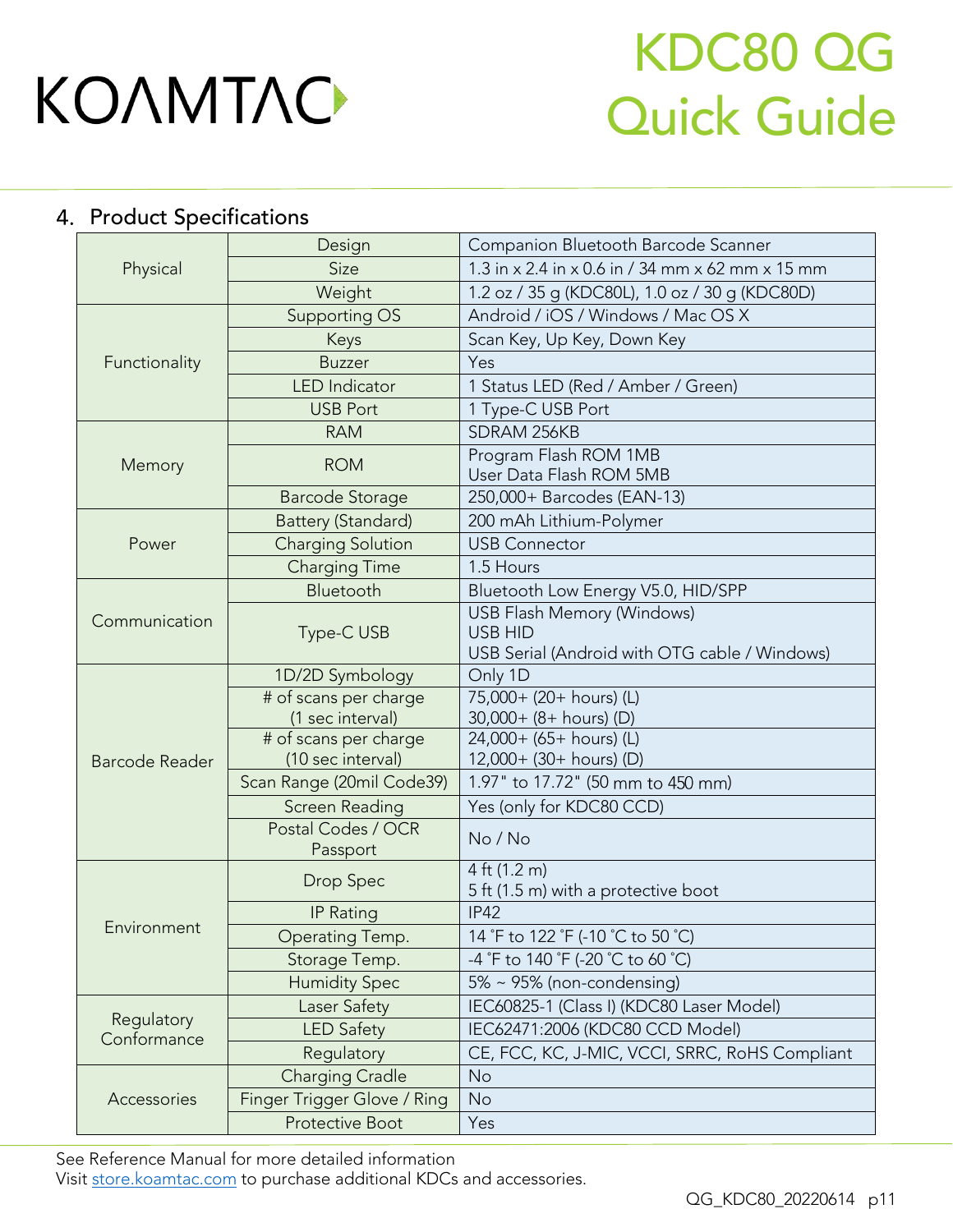## KDC80 QG Quick Guide

### <span id="page-12-0"></span>5. Social Distancing Feature

The COVID-19 pandemic has added a new challenge to every workplace - warehouses, people for their health and safety. Reopening your business is already an undertaking but ensuring social distance among your workers is made easy with the KOAMTAC social distancing feature. social distancing feature.

Whether you're a small or enterprise business, the KOAMTAC social distancing feature works with the technology and systems you already have in place so you, and your workers, can have peace-of-mind as you adjust to the new normal. workers, can have peace-of-mind as you adjust to the new normal.

- ➢ Supported on all Bluetooth Low Energy (BLE) 5.0 KDC devices.
- ➢ For more on the social distancing feature, please watch:<https://youtu.be/m4Manx9vK68>

There are three ways to enable and control the settings for the social distancing feature:

- 
- 2. Scan the special Social Distance barcodes that correspond with the settings you wish to enable 2. Scan the special Social Distance barcodes that correspond with the settings you wish to enable
- 3. Enable via the KTSync application

KDC80 does not have a vibrate feature. So please ignore the vibrate for Social Distancing Feature.

#### <span id="page-12-1"></span>5.1 Social Distancing Feature Parameters

The following parameters can be changed:

- ➢ Distance: Set the acceptable social distance range with values between 1 to 10 meters (Default:
- Disabled). ➢ Host Alert: This setting will forward distance alerts to the connected host device (Default: Disabled).
- ➢ KDC Alert: This setting allows the user to enable/disable an audible beep sound (Default: Enabled), vibration (Default: Disabled), and data storage (Default: Disabled) settings for distance violations on the KDC.
- > Security Key: Choose keys between devices. Only KDC devices using the same key will be able to<br>detect and report the distance between devices. If the security key is "Disabled" the KDC won't detect and report the distance between devices. If the security key is "Disabled", the KDC won't use<br>any key. If "Fixed Key" is selected, the KDC will use a predefined key. If you prefer to set your own any key. If "Fined Hey" is selected, the HE stamp assumption will you prefer to set your own.<br>Custom key by selecting "Custom Key" the custom key can only be set through KTSyns (Default: Fi custom is generally by selecting "Custom Key can only be set the custom key can only be set the set through Key can only be set the custom Key can only be set the custom fixed  $\mathcal{L}$  $\mathcal{L}$



180[000114]<br>}ocial

*KOAMTAC*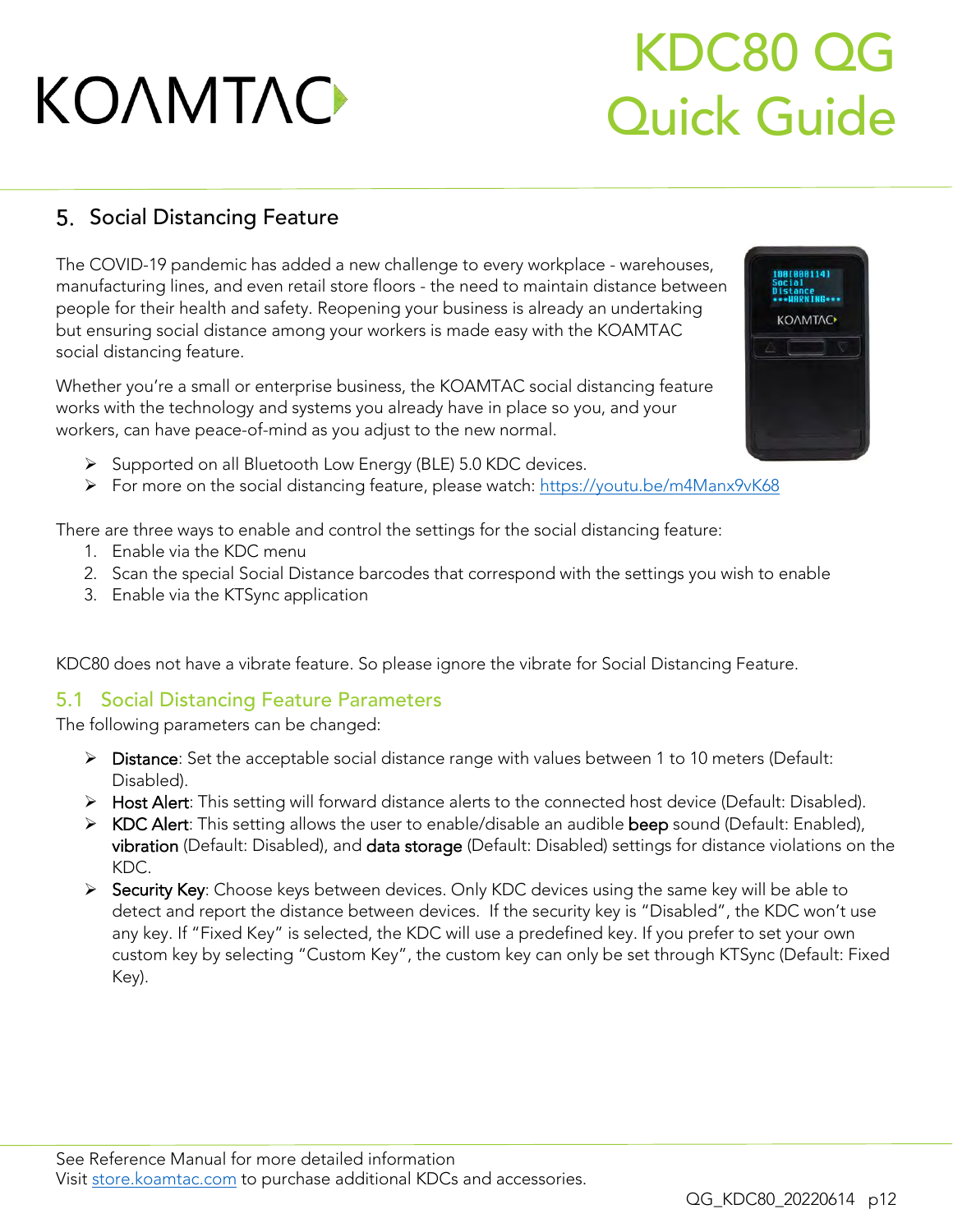## KDC80 QG Quick Guide

#### <span id="page-13-0"></span>5.2 Enabling the Social Distancing Feature via the KDC Menu

If you prefer to enable the social distancing feature by navigating through the KDC menu, then follow the<br>instructions below: instructions below:

- a) From KDC BLE Config menu, select Social Dist. to configure<br>b) Set the Distance from 1m to 10m
- 
- c) Set the Host Alert to enable/disable
- d) Set the KDC Alert: Beep, Vibrator, and Data Store to desired settings
- d) Set the Society Kov: Disphale Fixed Key, or Custom Key, e) Set the Security Key: Disabled, Fixed Key, or Custom Key

#### <span id="page-13-1"></span>5.3 Enabling the Social Distancing Feature via Social Distance Barcodes

If you prefer to enable the social distance via special barcodes, see the special social social social social social distance barcodes that correspond with the settings you wish to enable:

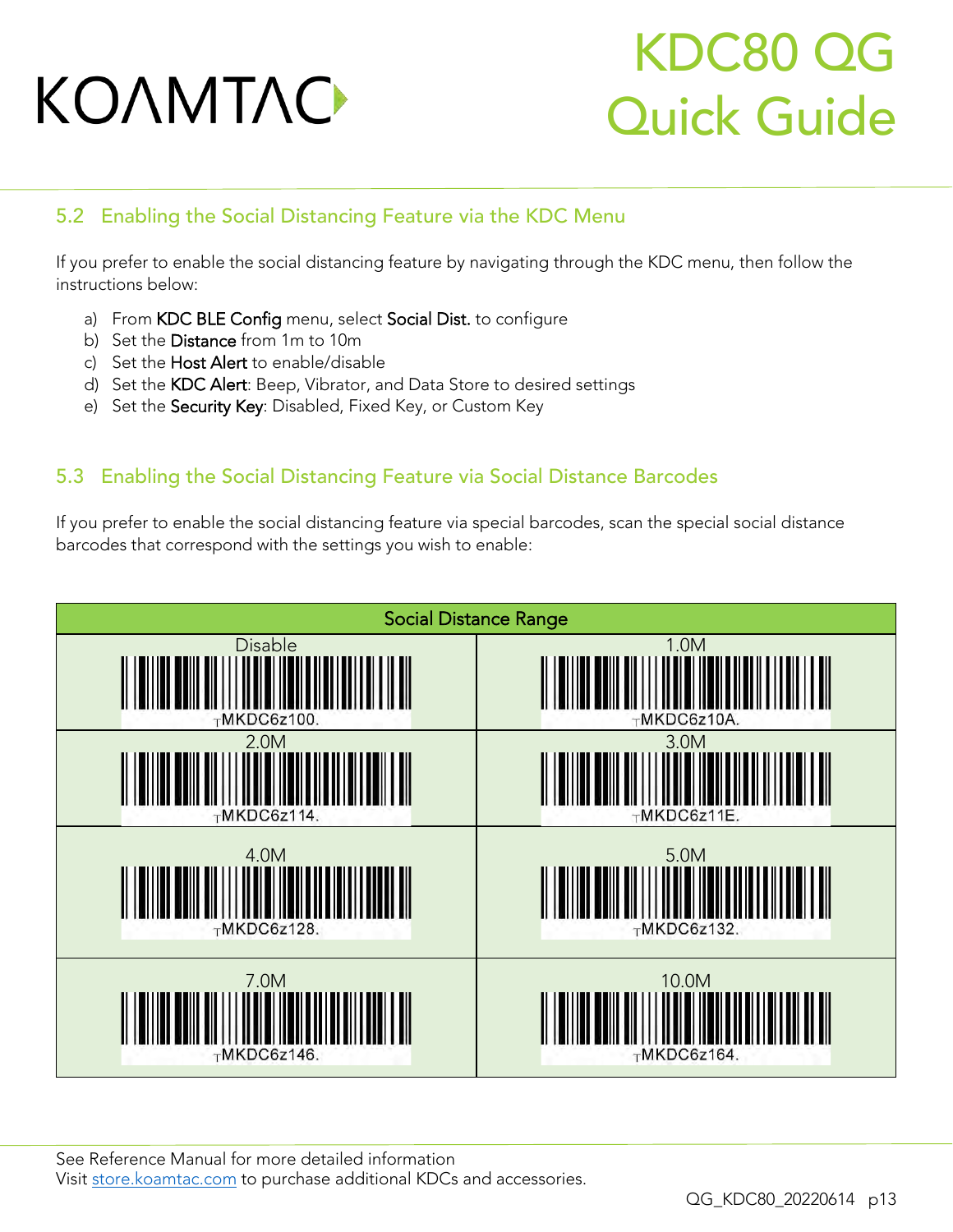## KDC80 QG Quick Guide







See [Reference Manual fo](http://store.koamtac.com/)r more detailed information<br>Visit store.koamtac.com to purchase additional KDCs and accessories.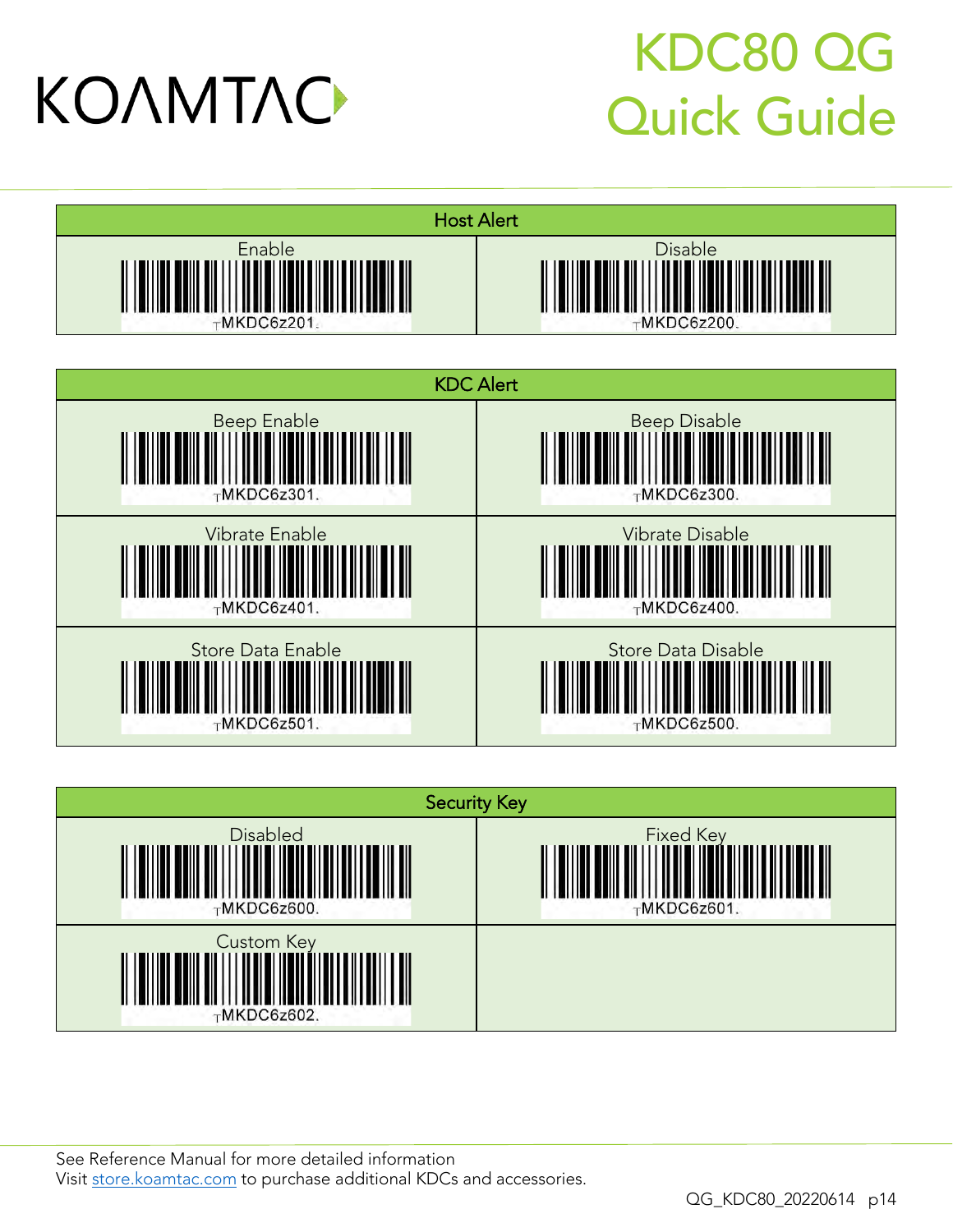## KDC80 QG Quick Guide

#### <span id="page-15-0"></span>5.4 Enabling the Social Distancing Feature via the KTSync application

The social distancing feature can also be configured in the KTSync application.

- a) Open KTSync and tap the **Setting** icon<br>b) Select **KDC Menu** (Fig. 10)
- 
- c) Select Social Distance Finding (Fig. 11)
- d) Choose your Social Distance settings. Settings listed in the KDC Configuration section are the same settings available to you as if you were setting parameters on the KDC itself. These settings will be saved when you exit this screen. (Fig. 12)
- e) Additional Application Configuration settings can be set on this screen as well. (Fig. 12)
- Enable Vibrator: If enabled, the host device vibrates when receiving social distance alert data.<br>• Enable Email Sanding If enabled, amail application is launched instead of a social distance.
	- *Enable Email Sending*: If enabled, email application is launched instead of a social distance<br>data pop up when receiving social distance alert data.
	- Email Address: Register and email address to send social alert events.

| 11:38 幸 自                                                       | 4章                                     | $20:40 \ \overline{w} - \hat{w}$                      | 48 < 0                                                                       |                             |                                          | $20:40 \Box - 0$<br>$N \leq 0$ |                                |   |  |
|-----------------------------------------------------------------|----------------------------------------|-------------------------------------------------------|------------------------------------------------------------------------------|-----------------------------|------------------------------------------|--------------------------------|--------------------------------|---|--|
| Setting<br>٠                                                    | G                                      | <b>KDC Menu</b><br>÷                                  |                                                                              | O                           | $\leftarrow$                             |                                | <b>Social Distance Finding</b> | O |  |
| Synchronization<br>Set synchronization settings                 |                                        | <b>Barcode Symbology Options</b>                      | <b>SCIENTING IN STREET INTO THE REPORT OF A STREET IN THE REAL PROPERTY.</b> |                             |                                          | <b>KDC Configuration</b>       |                                |   |  |
| <b>KDC</b> Menu<br>Set/Get KDC settings                         |                                        | Change symbology options                              |                                                                              |                             | Disable                                  | <b>Distance Range</b>          |                                |   |  |
| Feedback<br>Sel Feedback settings when barcode data is received |                                        | <b>Scan Options</b><br>Change barcode scanner options |                                                                              |                             | $\checkmark$<br><b>Enable Host Alert</b> |                                |                                |   |  |
|                                                                 |                                        | <b>Data Process</b>                                   |                                                                              |                             |                                          | Enable KDC Beep                |                                |   |  |
| Other Settings<br>Set miscellaneous settings                    |                                        | Edit barcode data                                     |                                                                              |                             |                                          | Enable KDC Vibrator            |                                | ٠ |  |
| <b>KDC</b> Information<br>Display KDC Information               |                                        | <b>HID Options</b><br>Change HID settings             |                                                                              |                             |                                          | Enable Store Data              |                                | П |  |
|                                                                 |                                        | <b>UHF Options</b><br>Change UHF settings             |                                                                              |                             | Fixed Key                                | Security Key Type              |                                |   |  |
|                                                                 |                                        | System<br>Change general settings                     |                                                                              |                             | FFB84422                                 | Security Custom Key            |                                |   |  |
|                                                                 | Others<br>Change supplementary options |                                                       |                                                                              |                             | <b>Application Configuration</b>         |                                |                                |   |  |
|                                                                 | <b>Social Distance Finding</b>         |                                                       |                                                                              |                             | Enable Vibrator                          |                                | п                              |   |  |
|                                                                 | Change social distance finding options |                                                       |                                                                              | <b>Enable Email Sending</b> |                                          |                                | п                              |   |  |
| $\Box$<br>Ш                                                     |                                        | Ш                                                     | $\Box$                                                                       | Č                           |                                          | 111                            | $\bigcirc$                     | € |  |

- 
- 

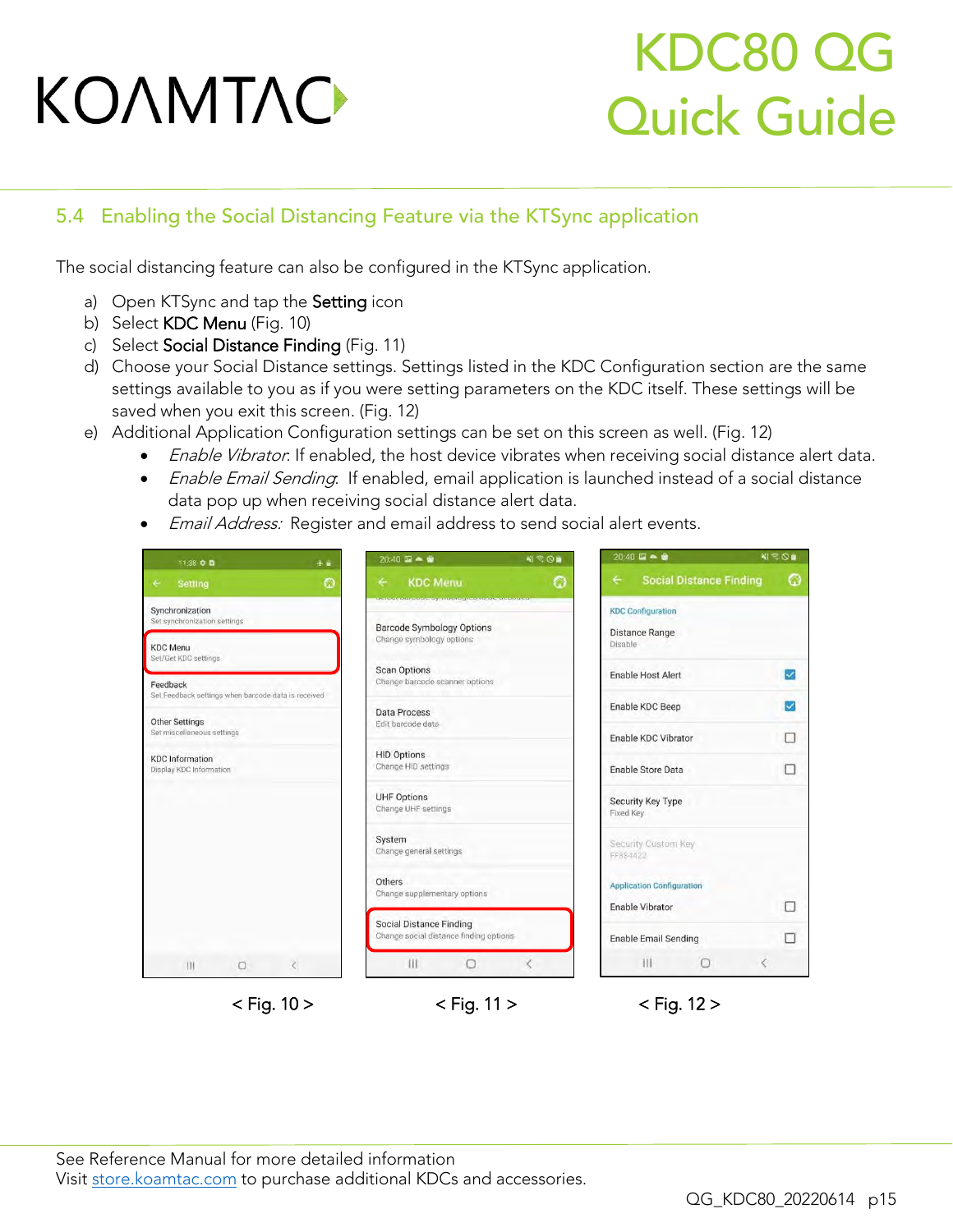## KDC80 QG Quick Guide

#### <span id="page-16-0"></span>5.5 Examples of Social Distance Alerts & Social Distance Alert Data

Whenever the KDC is found within the colocted distance alert data to host device if host districts. enabled and another KDC is found within the selected distance range.

When a social distance violation occurs, you may receive these alerts, depending on settings:

- 1. Social distance warning on KDC, showing your KDC serial number accompanied by beep/vibrate if selected. (Fig. 13)
- 2. Social distance pop-up in KTSync showing your KDC serial number, the date & time of the violation, the serial number of the other detected KDC, and the distance if using the host alert setting. (Fig. 14)
- 3. Social distance email showing your KDC serial number, the date & time of the violation, the serial 3. Social distance email show they go a the center manuscry are date exameles in the modeling, the center of the other detected KDC and the distance if using the anable email sending setting. (Fig. number of the other detections and the distance if using the enable enable enable enable enable enable experience if using the enable experience is using the enable enable enable enable enable enable enable enable enable e

\*Note: When reconnected, the KDC will send social distance data to the host device even if the same KDC is found within distance found within distance.

\*Note: Only one social distance data alert is sent to the host device when multiple KDC devices are detected if social alert is already being displayed as a pop-up or email application is already launched.